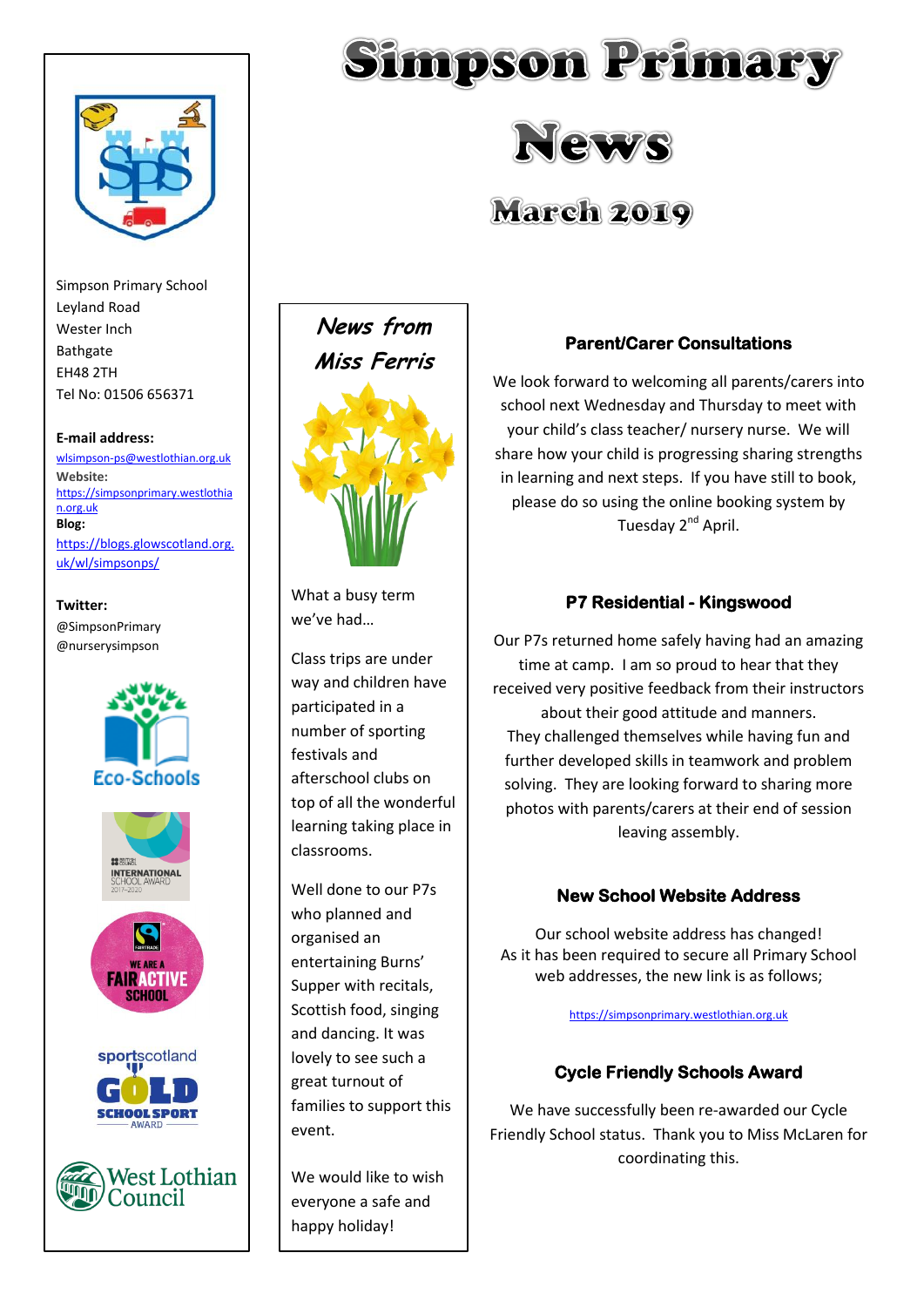## **House System**

All children are allocated a House. Our four houses are Bruce (Blue), Castle (Yellow), James Young (Red) and Leyland (Green). Siblings will be in the same house. We are actively encouraging children to display behaviours in line with our school values; Respect, Kindness, Honesty, Courage and Fairness. Pupils can earn House Points which will be totalled each week to reveal a winning House. All pupils in the winning House will receive reward time.

#### **SNSA**

The SNSA (Scottish National Standardised Assessments) were commissioned by the Scottish Government as part of the National Improvement Framework. P1, P4 and P7 complete these online adaptive assessments in Reading, Writing and Numeracy once per year. P7 undertook these assessments in November. P4 are now currently undertaking their assessments and P1 will begin their assessments shortly after the Easter break. Your child's teacher will use this feedback to help identify strengths and to plan next steps in learning.

Information about the assessments for parents and carers can be found on the SNSA website accessed from the following link: [https://standardisedassessment.gov.scot/parents](https://standardisedassessment.gov.scot/parents-and-carers/)[and-carers/](https://standardisedassessment.gov.scot/parents-and-carers/)

## **School Improvement - Behaviour Policy**

As part of our work towards our school improvement priorities we have been reviewing our current Behaviour Policy. This is to refresh the policy in line with current research and literature. It is also to ensure it complements our new school values. All staff have collaborated and undertaken research in this area to identify proposed changes. We have also consulted with pupils through assemblies and class based tasks. We would now like your opinions and ideas. Please look out for the display boards at our Parent/Carer consultations next week for more information and the opportunity to share your views. Once all views have been collated, we will draft the new policy for feedback.

#### **Family Learning Sessions**

Thank you to all parents/carers who were able to join us for our 4 sessions based around the following themes; Growth Mindset/ Resilience, Literacy, Numeracy and Coping with emotions. We have received very positive feedback and hence would like to offer these and/or other themes next session. If you attended, please look out for the evaluation popping into your email box to help us to continue to meet your interests. Thank you again to Miss Hunter for volunteering to deliver these sessions and to both Mrs Rendle and Mr Weir for their input on Numeracy and Nurturing Schools.

## **Breakfast Club**

As numbers attending the Breakfast Club increase, it has been brought to our attention that children are crowding into the foyer area causing health & safety concerns. To prevent this, the children will now line up in a single line which extends out into the Nursery side of the front entrance. We will continue to monitor the effectiveness of this change. We would like to take this opportunity to make parents/carers aware that there is no allocation of supervision for this area prior to 8.00am. Please encourage your child to join the end of the line on arrival.

### **Staff News**

We have experienced a number of staff absences over the last few months. To ensure continuity in learning and teaching, classes have been supported and covered by members of the Senior Leadership Team (SLT). Where necessary we have secured external supply cover to meet demand.

We would like to say a warm welcome back to Mrs Clark and Mrs McCallum who have both now returned from maternity leave. Mrs Clark has taken over responsibility for P6a replacing Mrs Paradise who has now left to begin her maternity leave. We look forward to hearing news of her new arrival very soon.

We are delighted to have heard news that Mrs Black's daughter has seen the safe arrival of her healthy baby boy. A big congratulations to Mrs Black on becoming a grandparent.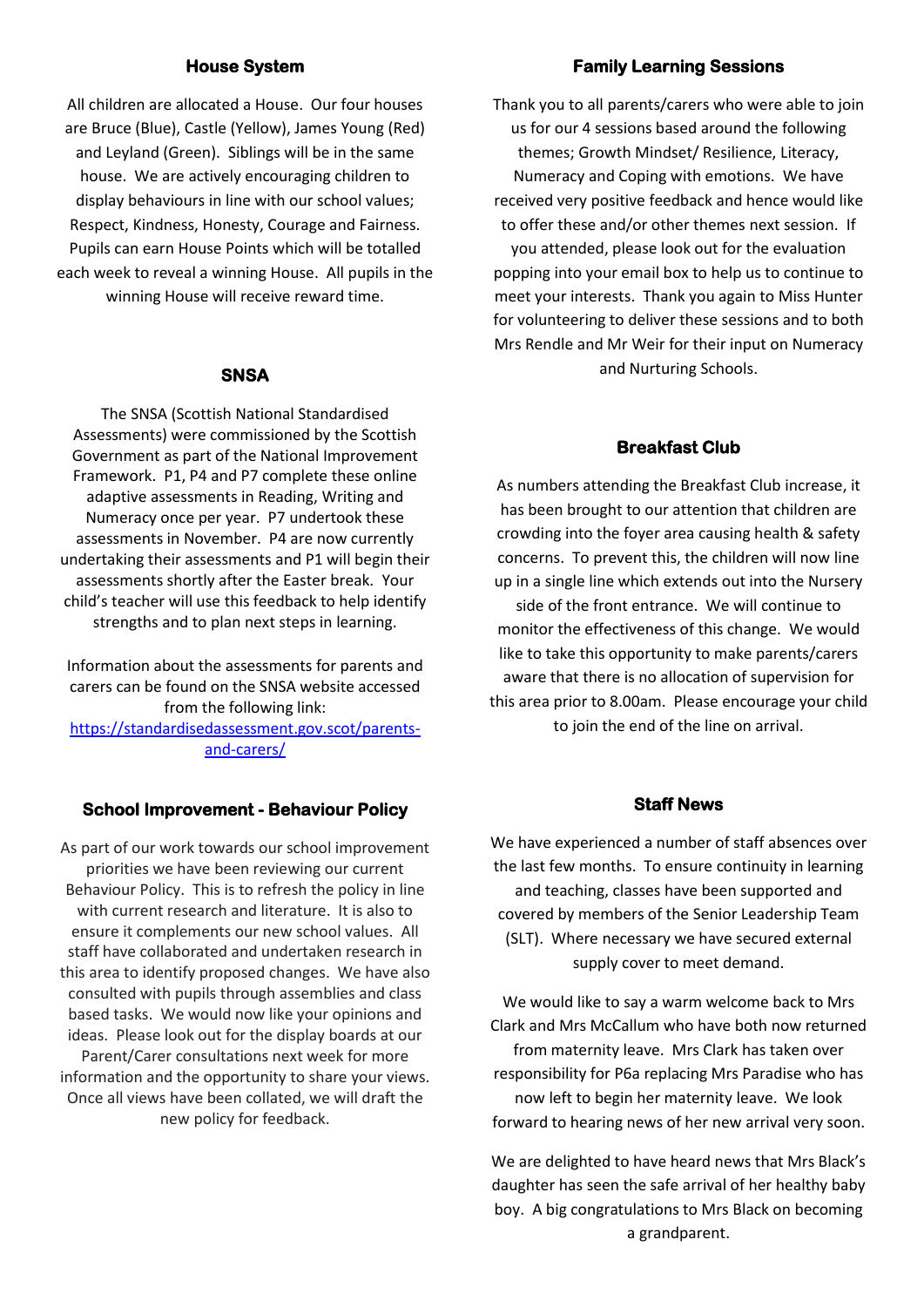# **GENERAL INFORMATION / REGULAR REMINDERS**

## **Traffic Issues – 2 near misses reported**

Please be reminded that the **school car park is not a drop off/pick up zone** and that clear signage is in place indicating this.

Despite numerous requests we are disappointed to report that some parents/carers continue to use the staff car park to drop off their children. This has recently led to potentially dangerous incidents which could have resulted in serious injury. We have also observed children walking/running through the car park between cars unaware of the danger around them. Please ensure your child uses the footpaths provided.

**Let's keep our children safe.**

# **Allergies**

Please remember that due to having a number of children in our school who have a severe nut allergy, we are a **nut free school**. Your support with this would be much appreciated. Thank you.

## **Absence**

Please be reminded to contact school by 9.30am at the latest, should your child require to be absent from school. This practice needs to be repeated each day that your child is absent. We will follow up any unreported absence and should we fail to be able to contact parents/carers, information will be passed to appropriate authorities who will then pursue the reasons for absence.

## **Personal Data**

Please advise the school office, as soon as possible, of any changes to home/ mobile telephone numbers, address or other personal details. This will ensure that our records are up to date at all times.

# **Keeping Ourselves Healthy**

Part of our health and wellbeing programme teaches children to maintain practices consistent with good hygiene, in order to prevent the spread of germs eg blowing noses, covering our mouths when coughing and washing hands regularly. We would welcome your continued support to encourage your child to follow these hygienic routines, particularly as Winter is now upon us.

**Please note that if your child is suffering from sickness and/or diarrhoea they must be absent from school for at least 48 hours after their symptoms have cleared.**

We would be grateful if you could also check your child's hair regularly, to avoid an outbreak of head lice, as part of maintaining your child's good health.

More information relating to children's health can be accessed through this link

**<http://kidshealth.org/>**

# **Healthcare and Medicines in School**

If your child requires medicine in school or has any other healthcare need, please let us know so that we can issue the appropriate request forms for completion and ensure your child's needs are met. No medicines are permitted to be administered in school without these. Prescribed medicines should be provided in the original packaging from the GP with the prescription label showing the child's name and expiry date. Medicines should not be brought into school by children. Full guidance and copies of the request forms can be viewed at: [https://www.westlothian.gov.uk/article/8865/Individ](https://www.westlothian.gov.uk/article/8865/Individual-Health-Care-Plans-and-Forms)

[ual-Health-Care-Plans-and-Forms](https://www.westlothian.gov.uk/article/8865/Individual-Health-Care-Plans-and-Forms)

# **Dates for your Diary**

Please refer to the **Simpson PS Parental Engagement Calendar** and West Lothian Council Session Dates, for details of up and coming events/ holidays. This information is also on our school website. West Lothian Council Session Dates can also been found on the Council website following this link

http://www.westlothian.gov.uk/schoolholidays